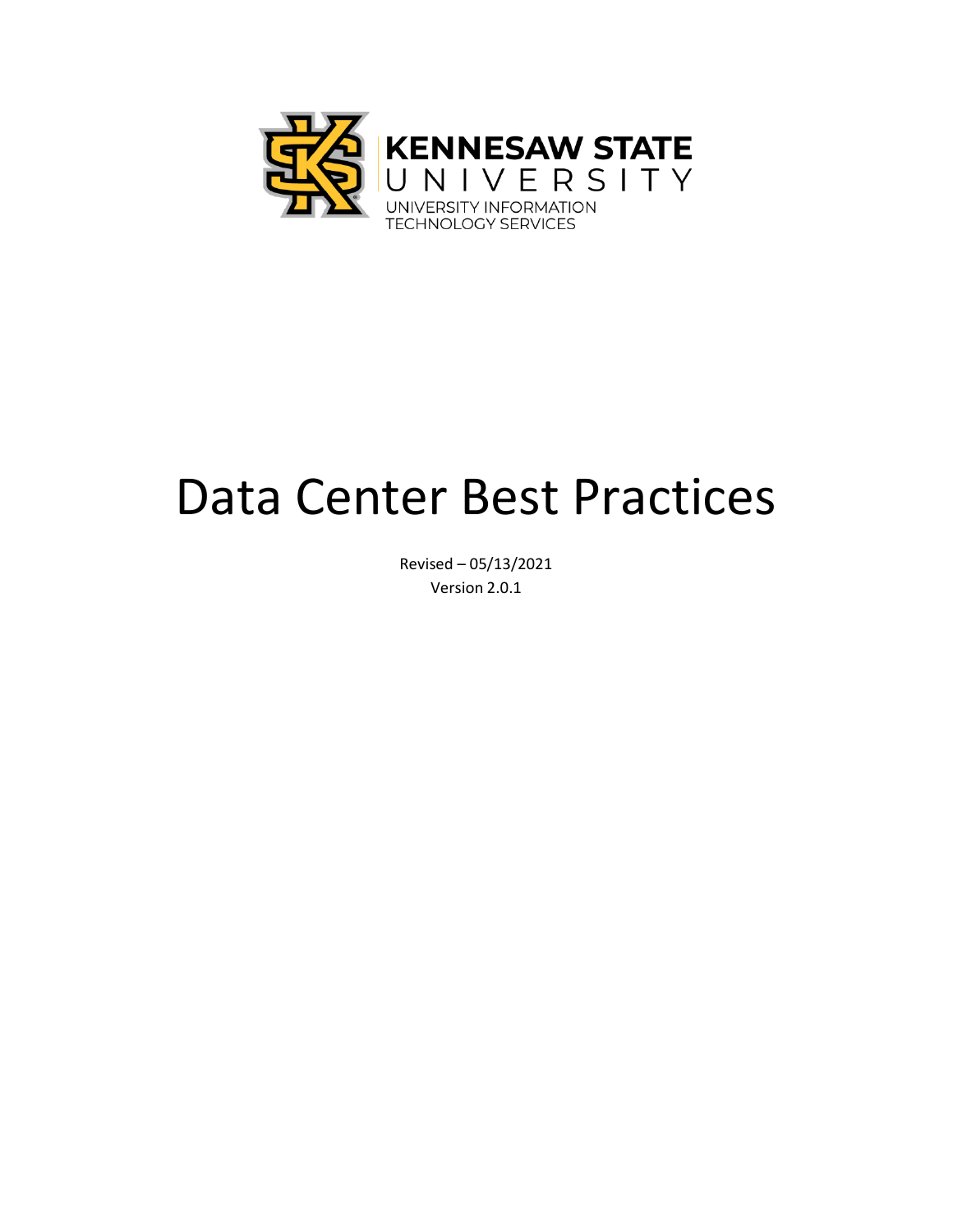# **Table of Contents**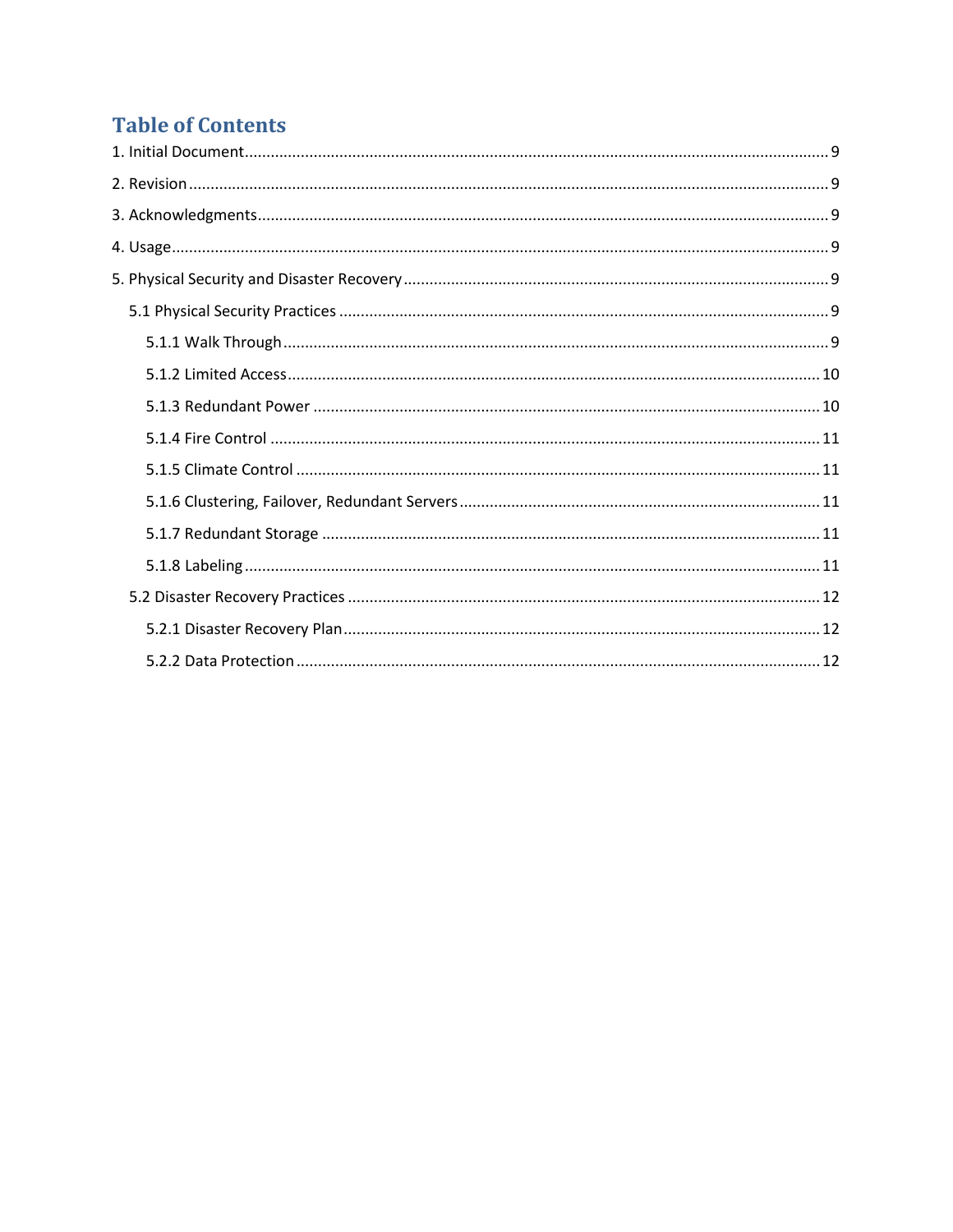# <span id="page-2-0"></span>**1. Initial Document**

Creation Date: February 7<sup>th</sup>, 2020

# <span id="page-2-1"></span>**2. Revision**

Revised By: 2020 IE Committee Revision Date: 05/13/2021 Number: 2.0.1

# <span id="page-2-2"></span>**3. Acknowledgments**

The final release document is a collaborative work between the following committee members:

# <span id="page-2-3"></span>**4. Usage**

This document contains a set of guidelines and best practices recommended by the Best Practices Committee at Kennesaw State University.

This document is intended to serve as a general guideline for setting minimum standards for data centers and how they should be maintained. Furthermore, the everchanging nature of information technology prevents this document from being entirely inclusive but should serve as a general baseline for data centers. Please feel free to query the System Administrators Group and ListServ for additional guidance.

KSU policy regarding server set up and maintenance can be found at university's policy repository, [https://policy.kennesaw.edu.](https://policy.kennesaw.edu/) Other policies may be applicable to your server based on datausage, programs offered, or other criteria. Please regularly audit the available policies at the policy repository.

# <span id="page-2-4"></span>**5. Physical Security and Disaster Recovery**

# <span id="page-2-6"></span><span id="page-2-5"></span>**5.1 Physical Security Practices**

#### **5.1.1 Walk Through**

There is no substitute for physical examination of facilities. A periodic computer room inspection should be performed in person to assure a proper physical situation. Administrators should verify that there are no problems such as plumbing or cooling leaks, warning lights, doors ajar, unplugged power cables, etc.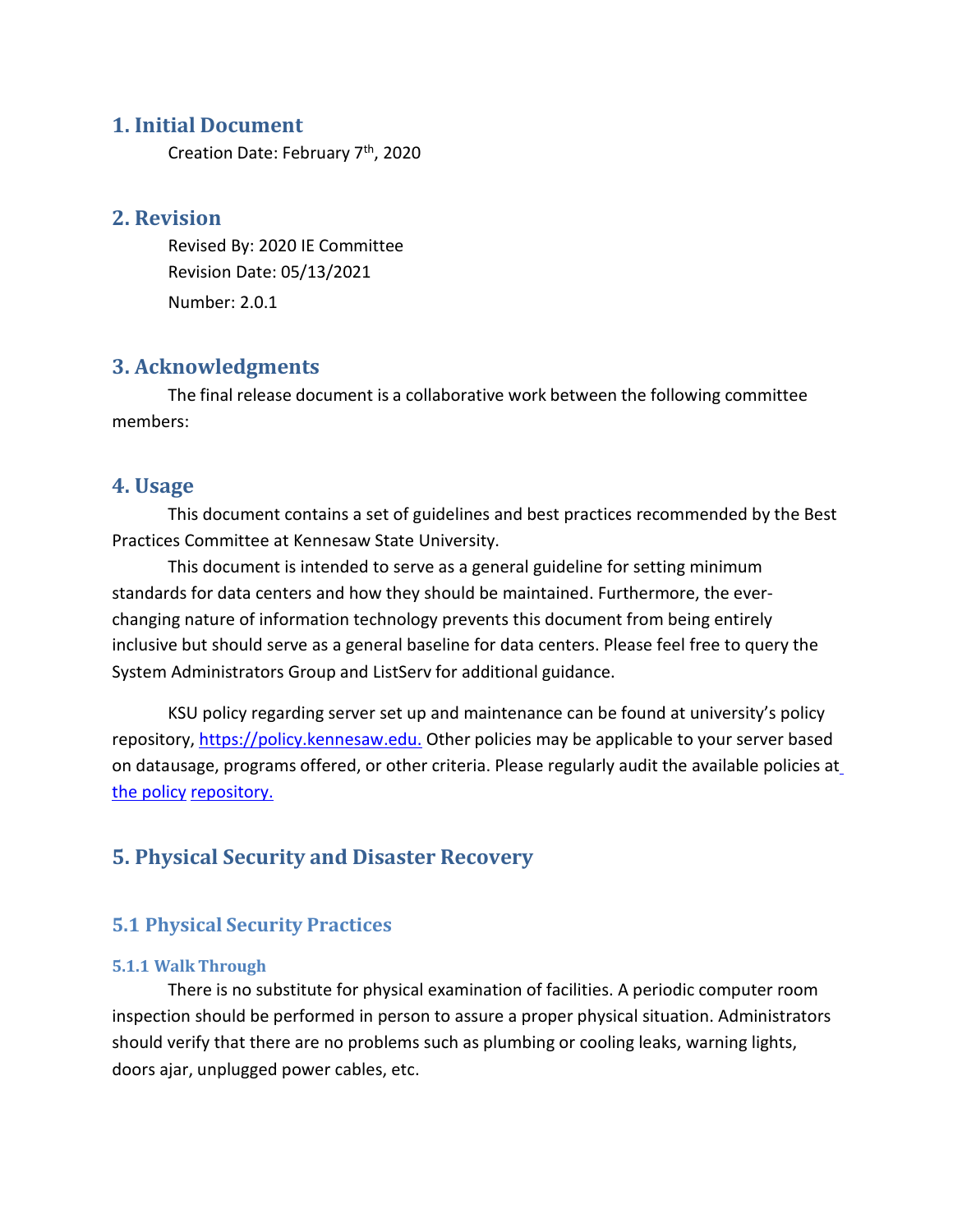#### <span id="page-3-0"></span>**5.1.2 Limited Access**

Servers should always be in a secured, locked area. Access to these areas will be granted only to persons when physical access is required for their job duties. Entries into these secure areas will be tracked and preferably with an electronic key card system. Door access is reviewed and granted through the university's door access process. All data centers door access should be protected by a digital lock system with two-factor authentication enabled such as PIN+card. Access request is to be reviewed and approved by the respective leadership owner for each data center. Data center access should also be reviewed on a routine basis by the data center owner to verify the access list.

Physical access to a server opens many avenues of risk. Should an intruder gain access to a server console, it is possible that serious damage or data theft could occur, either through console manipulation, physical security overrides or physical theft.

Additionally, there are non-malicious events which can occur around server equipment when inexperienced personnel have access to sensitive areas. These include but are not limited to unintentionally leaving doors insecure, tripping power or other cabling, and spills of materials hazardous to personnel or hardware.

Whenever possible and appropriate, areas which hold mission critical infrastructure or highly sensitive data shall be monitored with a camera system. This system should have both live view and archival capabilities.

#### <span id="page-3-1"></span>**5.1.3 Redundant Power**

All servers should be operated with some form of backup power system. This system will protect the hardware from power surges and fluctuations. In addition, it will power the system during power outages. All data centers are to be protected by a natural gas generator in the event of a power outage for the data center. Each data center should maintain a UPS to protect against power outages in short durations, provide clean consistent power to the data center infrastructure, and provide enough power to transfer the power from building to generator and back during power outages. It is recommended that the batteries in these UPS be maintained on a routine basis since they degrade over time. Each rack will contain A and B redundant power in case of a PDU or UPS failure.

How long the redundant power system can power servers in a power failure is a function of the criticality of the servers. In non-critical, academic settings, a few minutes of redundant power may be all that is needed to smooth over a brief outage. For mission critical servers, it may be necessary to provide the capability of 24 by 7 redundant power.

The system should be tested regularly during off-peak time periods, with technical personnel present.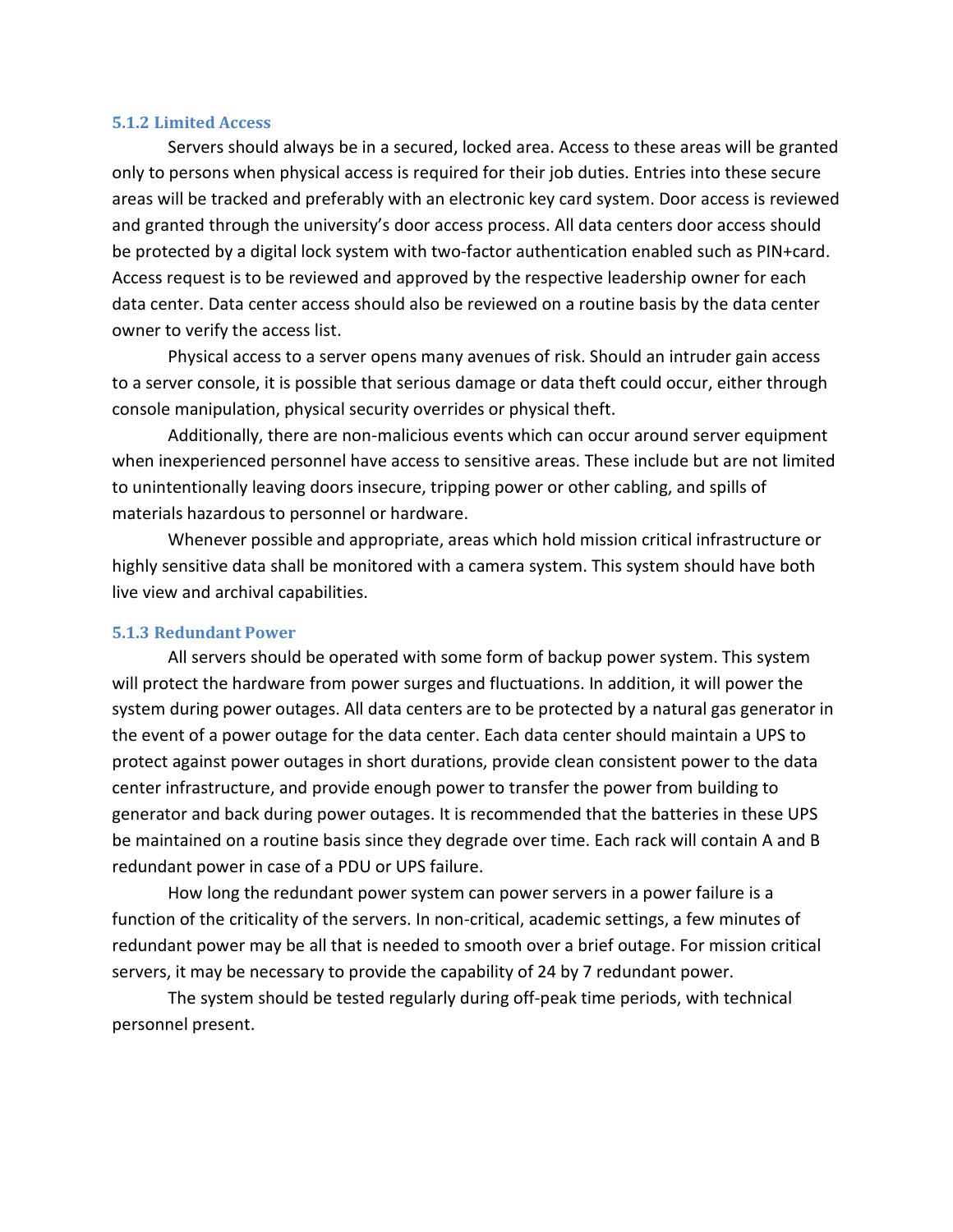#### <span id="page-4-0"></span>**5.1.4 Fire Control**

Servers should be protected in the case of fire by a fire suppression system. The system will be designed to limit any damage it will cause to the server hardware. As traditional water based fire extinguishing systems will likely cause as much damage to the server as the fire, alternatives, such as inert or synthetic gas suppression systems, should be considered.

#### <span id="page-4-1"></span>**5.1.5 Climate Control**

Server hardware requires a controlled environment to prevent damage and ensure efficient procession. The preferred temperature range is between 65 °F and 82 °F with the optimal temperature range between 68° and 71° with a relative humidity between 40% and 60%. This will normally require supplemental cooling equipment. If your server room is too warm, seek assistance from campus physical plant operations to determine how the room can be better cooled. Areas which hold critical systems should have fully redundant HVAC systems.

#### <span id="page-4-2"></span>**5.1.6 Clustering, Failover, Redundant Servers**

If the operation of your servers is critical, you may want to consider server clustering and/or server failover. Active/Passive configurations are designed primarily for failure proofing your server. Active/Active clusters also answer this concern, but additionally provide improved performance through load sharing. Active/Active setups are therefore correspondingly more expensive and complex. Clustered server hardware should be as identical. For mission critical servers a redundant server(s) should be kept at geographically diverse location(s).

#### <span id="page-4-3"></span>**5.1.7 Redundant Storage**

Storage used in servers will be redundant. Either of the following methods may be used in combination or alone.

#### *5.1.7.1 Redundant Array of Independent Disks (RAID)*

RAID is a system of combining multiple disks to enhance performance and/or redundancy of the individual disks. This is the preferred way of implementing redundancy. Without delving into proprietary methods, RAID has 7 different configurations. In depth discussion of RAID levels is beyond the scope of this document, but RAID levels 1, 5, 6, and 10 each fulfil the redundancy requirements.

#### *5.1.7.2 Replication*

Replication is when data is copied, at frequent intervals, to hardware at another physical location. Intervals can be as short as "on-write" to hourly. Any interval longer than that does notconstitute "redundancy" but falls into the category of backups.

#### <span id="page-4-4"></span>**5.1.8 Labeling**

All machines should have a correct label, both a physical label and in any menu on the associated KVM (Keyboard, Video, and Mouse) switch. Take care that any physical label does